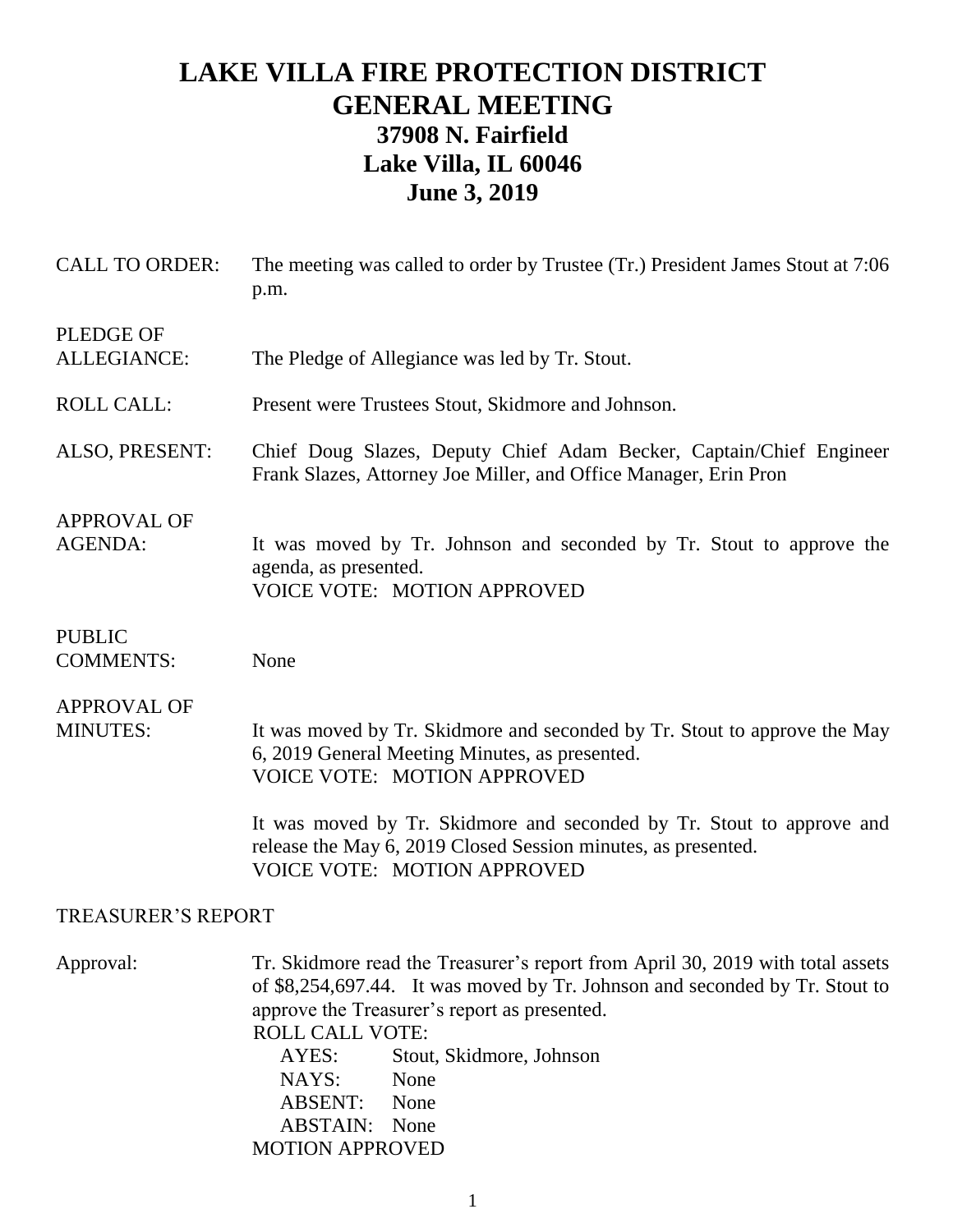| Investments/                 |                                                                                                                                                                                                                                                                                                                    |
|------------------------------|--------------------------------------------------------------------------------------------------------------------------------------------------------------------------------------------------------------------------------------------------------------------------------------------------------------------|
| Accounts:                    | The Trustees reviewed the District's investments. Trustee Johnson made a<br>motion to authorize Trustee Skidmore to close the State Bank of the Lakes<br>CDs and transfer the money into the existing money markets at State Bank of<br>the Lakes. Trustee Skidmore seconded the motion.<br><b>ROLL CALL VOTE:</b> |
|                              | Stout, Skidmore, Johnson<br>AYES:                                                                                                                                                                                                                                                                                  |
|                              | NAYS:<br>None                                                                                                                                                                                                                                                                                                      |
|                              | ABSENT: None                                                                                                                                                                                                                                                                                                       |
|                              | <b>ABSTAIN:</b> None                                                                                                                                                                                                                                                                                               |
|                              | <b>MOTION APPROVED</b>                                                                                                                                                                                                                                                                                             |
|                              | Trustee Johnson made a motion to authorize Trustee Stout to close the North<br>Shore CD and transfer the money into the existing money market at State<br>Bank of the Lakes. Trustee Skidmore seconded the motion.                                                                                                 |
|                              | <b>ROLL CALL VOTE:</b>                                                                                                                                                                                                                                                                                             |
|                              | AYES:<br>Stout, Skidmore, Johnson<br>NAYS:<br>None                                                                                                                                                                                                                                                                 |
|                              | ABSENT:<br>None                                                                                                                                                                                                                                                                                                    |
|                              |                                                                                                                                                                                                                                                                                                                    |
|                              | <b>ABSTAIN:</b> None                                                                                                                                                                                                                                                                                               |
|                              | <b>MOTION APPROVED</b>                                                                                                                                                                                                                                                                                             |
| Payment of Bills:            | It was moved by Tr. Skidmore and seconded by Tr. Johnson to approve the<br>July 2019 bills to be paid in the amount of \$799,972.19.                                                                                                                                                                               |
|                              | Stout, Skidmore, Johnson<br>AYES:                                                                                                                                                                                                                                                                                  |
|                              | NAYS:<br>None                                                                                                                                                                                                                                                                                                      |
|                              | ABSENT:<br>None                                                                                                                                                                                                                                                                                                    |
|                              | <b>ABSTAIN:</b> None                                                                                                                                                                                                                                                                                               |
|                              | <b>MOTION APPROVED</b>                                                                                                                                                                                                                                                                                             |
| <b>OLD BUSINESS</b>          |                                                                                                                                                                                                                                                                                                                    |
| <b>Station 2 Renovation:</b> | Tr. Stout and Chief Slazes informed the Board about the latest Construction<br>Meeting and the current status of the renovation. Power will be off to install<br>the generator on June 21, 2019. Target date for completion is still the end of<br>June with a walk through at the beginning of July.              |
| 2018/2019 Audit:             | The Board was advised of the field work for the audit will be the week of<br>August 12, 2019.                                                                                                                                                                                                                      |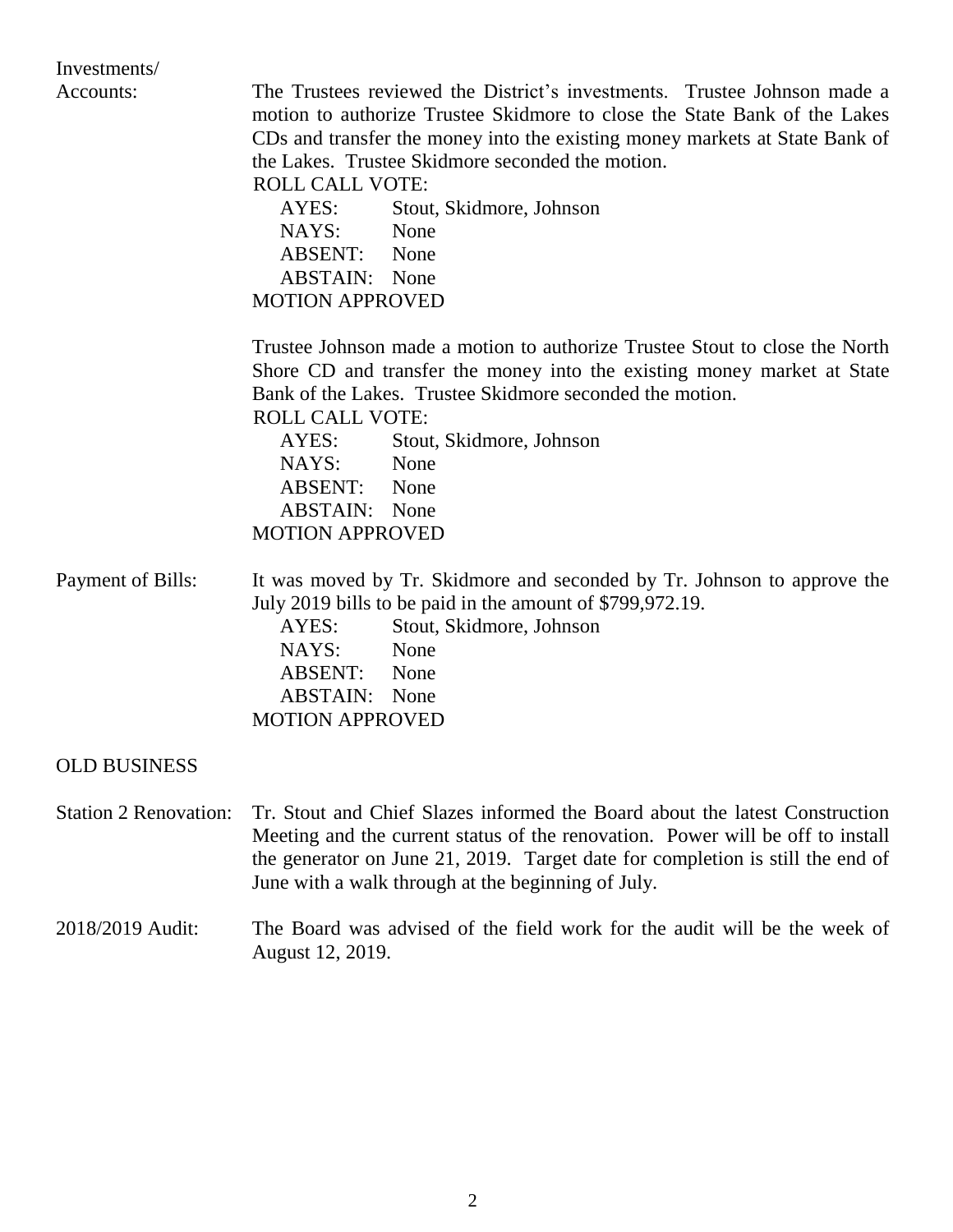Battalion Chief Testing and Hiring

Process: Chief Slazes informed the Board on the testing and process. Chief Slazes and DC Becker met with the testing company, Resource Management Associates, last month to discuss the format and details of the test. There are now eight candidates, including two from the outside. They have had the orientation and in basket exercises will be June 11 and 12. The Board of Trustee interviews are set for the end of June.

## NEW BUSINESS

No New Business

## REPORTS FROM ADMINISTRATION

| Chief's Report:                       | Chief Doug Slazes stated that the Firefighter/Paramedics had 287 total calls<br>for the month of May. 200 of those calls were EMS with 149 Transports.<br>There were no building fires or auto accidents, 10 mutual aid to the scene<br>calls, and 11 change of quarters.                                                                                                                                                                                                  |
|---------------------------------------|----------------------------------------------------------------------------------------------------------------------------------------------------------------------------------------------------------------------------------------------------------------------------------------------------------------------------------------------------------------------------------------------------------------------------------------------------------------------------|
|                                       | Chief Slazes let the Board know of other activities, meetings, and events the<br>Department has attended.                                                                                                                                                                                                                                                                                                                                                                  |
| <b>Station/Maintenance</b><br>Report: | Captain Frank Slazes reported on station and vehicle maintenance over the<br>month of May.                                                                                                                                                                                                                                                                                                                                                                                 |
| <b>Attorney Report:</b>               | Attorney Miller advised the Board of new bills and laws. No action needed.                                                                                                                                                                                                                                                                                                                                                                                                 |
| <b>Trustees Report:</b>               | None                                                                                                                                                                                                                                                                                                                                                                                                                                                                       |
| <b>CLOSED</b>                         |                                                                                                                                                                                                                                                                                                                                                                                                                                                                            |
| <b>SESSION:</b>                       | At 8:11 p.m. it was moved by Tr. Johnson to enter closed session to discuss<br>the appointment, employment and compensation of specific employee(s) of<br>the District [5 ILCS $120/2(c)(1)$ ]. The motion was seconded by Tr. Skidmore.<br><b>ROLL CALL VOTE:</b><br>Stout, Skidmore, Johnson<br>AYES:<br>None<br>NAYS:<br><b>ABSENT:</b><br>None<br><b>ABSTAIN:</b> None<br><b>MOTION APPROVED</b>                                                                       |
|                                       | $\mathbf{c}$ and $\mathbf{r}$ and $\mathbf{r}$<br>$\lambda$ , $\Omega$ , $\sigma$ , $\lambda$ , $\sigma$ , $\sigma$ , $\sigma$ , $\sigma$ , $\sigma$ , $\sigma$ , $\sigma$ , $\sigma$ , $\sigma$ , $\sigma$ , $\sigma$ , $\sigma$ , $\sigma$ , $\sigma$ , $\sigma$ , $\sigma$ , $\sigma$ , $\sigma$ , $\sigma$ , $\sigma$ , $\sigma$ , $\sigma$ , $\sigma$ , $\sigma$ , $\sigma$ , $\sigma$ , $\sigma$ , $\sigma$ , $\sigma$ , $\sigma$ , $\sigma$ , $\sigma$ , $\sigma$ , |

At 8:54 p.m. Trustee Stout reconvened the open session of the Board meeting. No action was taken during the Executive Session.